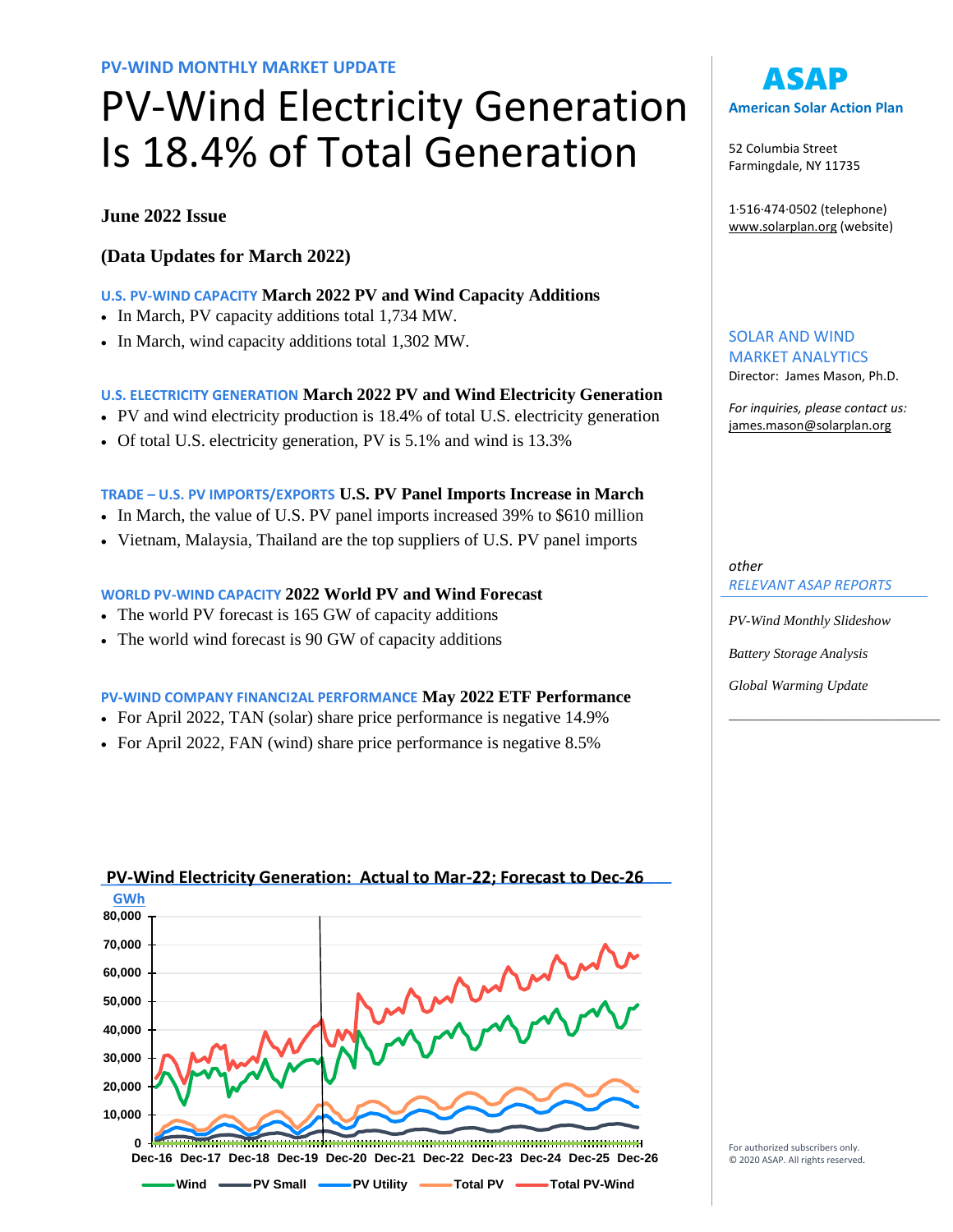# ASAP

### U.S. PV and Wind Capacity

March U.S. PV capacity additions are 1,734 MW

March wind capacity additions total 1,302 MW

The 2022 PV forecast for capacity additions is 22 GW, and the wind forecast is 15 GW

In March, U.S. PV capacity increased 1,734 MW, which brings cumulative capacity to 96.8 GW. March utility scale PV capacity additions totaled 1,043 MW, which is 60% of total new PV. In contrast, small PV capacity additions totaled 691 MW. The pace for full year 2022, U.S. PV capacity additions is 17.2 GW, which is shy the 2022 U.S. PV capacity additions forecast of 22.0 GW.

On a regional basis, the Pacific region led in March PV capacity additions with 537 MW. The Southeast and Rocky Mountain regions followed with 373 MW and 341 MW respectively. The top three states for PV capacity additions are California, Nevada, and North Carolina with 468 MW, 312 MW, and 161 MW respectively.

Wind installations in March total a meager 1,302 MW, which brings cumulative wind capacity to 135.2 GW. The pace for full year







2022 U.S. wind capacity additions is 11.0 GW, which below ASAP's 2022 wind forecast of 15.0 GW. The Southwest and Midwest regions set the pace for March wind capacity additions with 641 MW and 423 MW respectively. The leading states for wind capacity additions are Texas with 495 MW and Nebraska with 298 MW.

The 2022 forecast for PV capacity additions is 22 GW. The 20% increase in U.S. PV capacity additions in 2022 is supported by the solar investment tax credit (ITC). The solar ITC for 2022 is 26% for solar projects in all market segments — residential, commercial, industrial, utility-scale — that begin construction in 2022 In 2023, all PV markets will drop to a 22% ITC. Beginning in 2024, the solar tax credit is ended for the residential market, while the commercial and utility markets have a permanent 10% solar tax credit.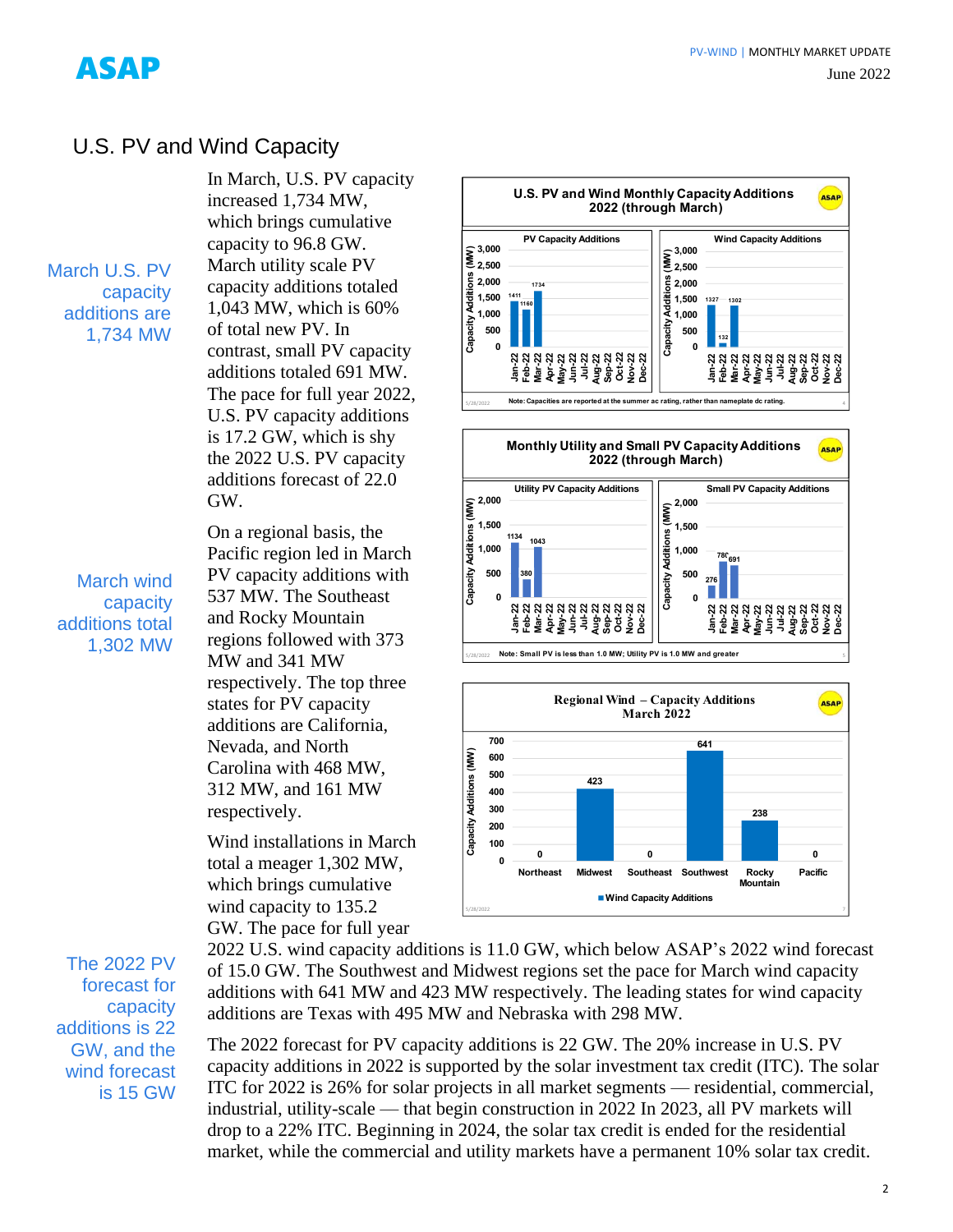A downside to the 2022 U.S. PV forecast is the Commerce Department's pending investigation of source PV materials contained in Southeast Asia PV imports. If any of the materials for PV components is from China sources that are covered by the import tariffs, then the cost of PV from Malaysia, Vietnam, Cambodia, and Thailand could be increased by the assignment of tariffs. ASAP does not believe this will prove to be a serious impediment to PV capacity additions in 2022. This being said, these developments will be monitored closely.

The wind forecast for 2022 is 15 GW. The wind industry has received a limited extension of the wind production tax credit. The wind forecast is constrained by limited areas for development, i.e., the Southwest and Midwest regions. Atlantic offshore wind projects are beginning construction and will enable a modest increase in wind capacity additions going forward.

### U.S. PV-Wind Electricity Generation Update

In March, PV electricity

March combined PV and wind electricity generation is 18.4% of total U.S. electricity generation

Year-on-year, March PV electricity **generation** increased 27.4%, and wind electricity generation increased 9.3%

The Pacific region leads the nation in PV electricity generation, and the **Midwest** region leads in wind electricity generation generation is 16.7 TWh (+31% MoM), and wind electricity generation was 43.2 TWh (+13% MoM). For March, combined PV and wind electricity generation is 18.4% of total U.S. electricity generation, which is a new record high. PV contributes 5.1%, and wind provides 13.3%. ASAP projects PV and wind to produce 4% and 10% of total U.S. electricity generation and wind respectively in 2022.

Year-on-year, March-21 to March-22, PV generation increased 27.4%, and wind generation increased 9.3%. YoY, combined PV and wind electricity generation increased 13.8%.

In March, the Pacific region led the nation in PV electricity generation with 5.4 TWh and is followed by the Southeast region with 3.9 TWh and the Southwest region with 3.0 TWh. California is the leading state with 5.0 TWh of PV





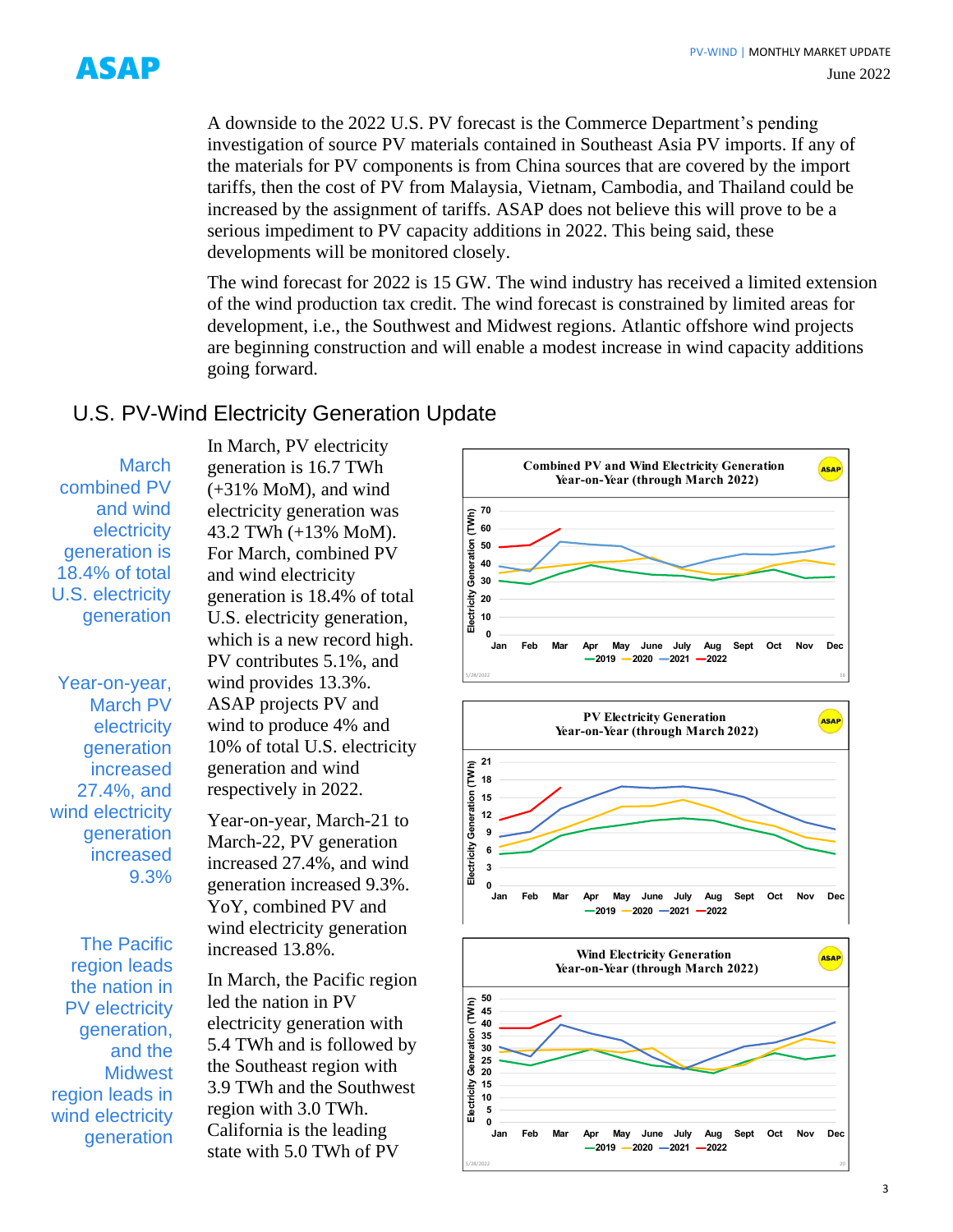

electricity generation, which is 30% of total PV electricity generation in March. Texas follows with 1.9 TWh, Florida with 1.2 TWh, North Carolina with 1.0 TWh, and Arizona with 0.9 TWh.

Wind electricity generation in March totaled 43.2 TWh, which is a MoM increase of 13.3%. The leading regions for wind electricity generation are the Midwest with 18.6 TWh and the Southwest with 16.1 TWh. These two regions combined produced 80% of total U.S. wind electricity in March. The Pacific and Rocky Mountain regions are distant third and fourth with 3.4 TWh and 3.3 TWh of electricity generation respectively. Texas is the nation's leader with 11.1 TWh of wind electricity generation and is followed by Iowa with 4.5 TWh, Oklahoma with 3.5 TWh, and Kansas with 3.0 TWh.

Year-on-year, March-21 to March-22, U.S. wind electricity generation increased 3.3 TWh (+8.2%). YoY, Midwest wind electricity generation increased 2.2 TWh (+13.8%), and Southwest wind electricity generation increased 0.6 TWh (+3.8%).

### U.S. Utility Battery Storage

U.S. battery storage capacity additions totaled 80 MW in March, which increases cumulative battery storage capacity to 4.9 GW. The pace for full year 2022 battery capacity additions is 1.9 GW. The 2022 forecast for battery capacity additions is 5.0 GW.



# The reported March

average monthly battery utilization factor is 4.4%, which is an average of 1.1 hours/day. The implied battery electricity generation is 159.2 GWh. From company battery installation announcements, four hours of battery storage is becoming the norm but is not being fully realized.

The March average battery utilization factor is 4.4%

U.S. cumulative battery storage

increases to 4.9 GW in February

capacity

Obviously, variability in PV and wind electricity production requires electricity storage to convert PV and wind into a dependable supply of on-demand electricity. At present, the U.S. has approximately 800 GW of fossil fuel power plants, which implies the need for hundreds of GW of storage if PV and wind electricity is to replace fossil fuel power plants. At present, the large-scale storage options are pumped hydro, batteries, hydrogen, molten salt for thermal solar, underground compressed air energy storage. Currently, pumped hydro is the largest storage technology with over 22 GW of installed capacity. Due to siting constraints, it is expected that pumped hydro storage capacity will remain in the 22 GW neighborhood going forward.

There are several green hydrogen projects on the drawing board with hydrogen produced from water using PV, wind, and hydro electricity. Green hydrogen is being discussed as a fuel for fuel-cell heavy transport trucks. Molten salt storage for solar concentrating plants and compressed air energy storage are basically being ignored. There is a permitted compressed air energy storage project in Texas using salt storage that is slated to begin construction in 2024.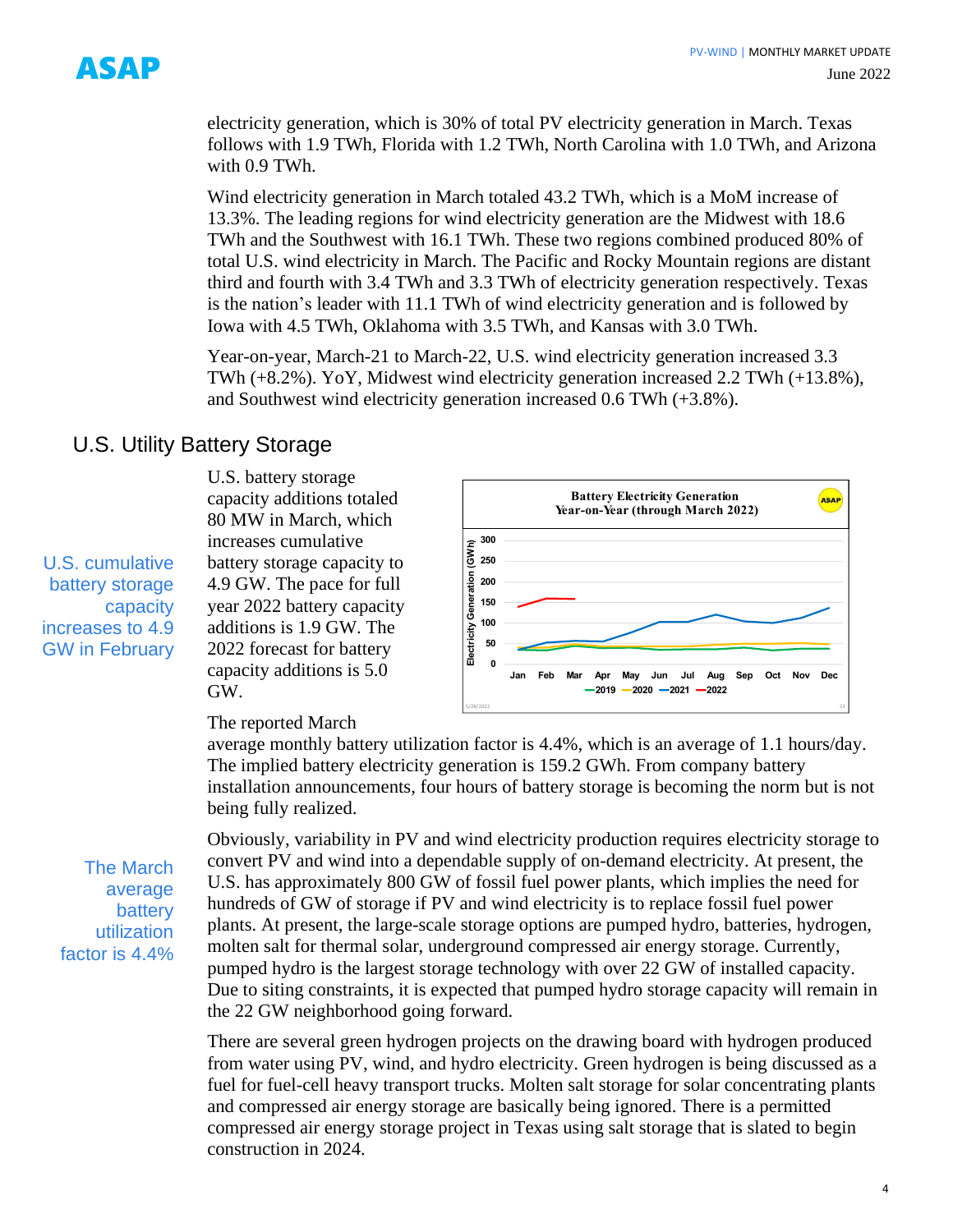# ASAP

### U.S. PV Trade

In March, the value of U.S. PV panel imports is \$610 million PV panel imports increased 39% month-on-month to \$610 million. The full year pace for U.S. PV panel imports is \$5.9 billion, which is shy the \$7.0 billion forecast. PV trade continues to face headwinds caused by increasing PV prices due to increases in material and freight costs. Another factor causing the decline in PV panel imports is increases in U.S. PV manufacturing capacity.

In March, the value of U.S.

Vietnam, Malaysia, and Thailand are the top three sources of U.S. PV panel imports in **March** 

Malaysia, S. Korea, and Taiwan are the top three sources of U.S. PV cell imports in **March** 

Silicon prices remain high in March, which signifies continuing tightness in silicon supply. The silicon market will remain tight until new silicon ingot production plants come online with sufficient capacity to balance supply and demand, which is not expected to occur until the second half of 2022. By the end of 2022, silicon prices will decline and support strong market demand for silicon PV, which is driven by ambitious carbon neutrality commitments by all major economies.



Vietnam, Malaysia, and Thailand are the top three countries for U.S. PV panel imports in March. These three countries account for 93% of U.S. PV imports. Vietnam leads the market for U.S. PV panel imports in March with a 37% market share. Malaysia has a 22% share\of the U.S. PV panel import market. Thailand rounds out the top three with a 22% share.

Turning attention to U.S. imports of PV cells, the total value of March U.S. PV cell imports increased 84% month-on-month to \$83 million. Malaysia leads U.S. supply of imported PV cells in March with a 41% share. S. Korea and Taiwan round out the top three sources for U.S. PV cell imports with 18% and 13% market share respectively.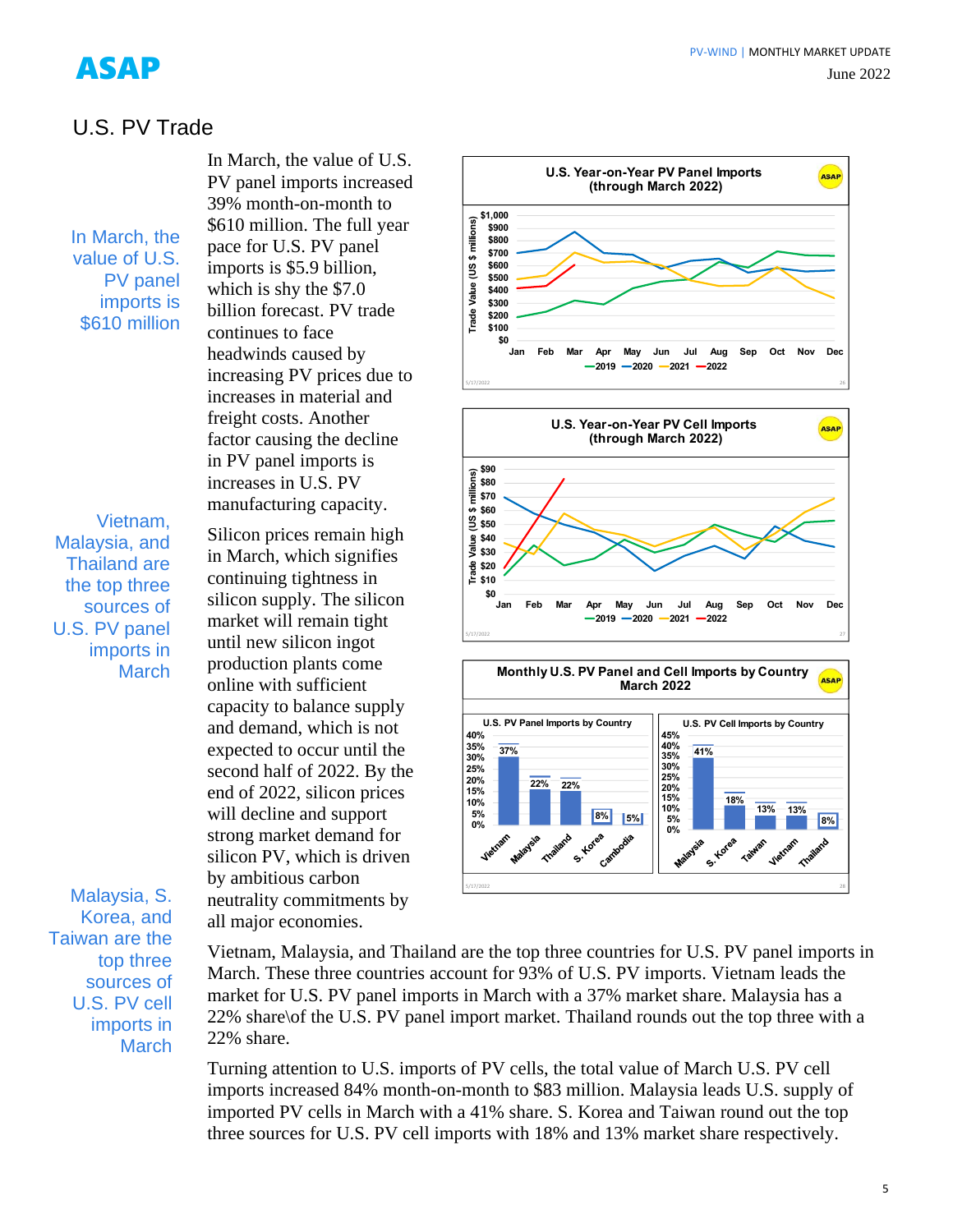

The value of U.S. PV panel

exports remain

and cell

minimal

In terms of U.S. exports, the value of U.S. PV panels exports in March declined to \$1.2 million. Year-to-date, the value of U.S. PV panel exports is \$3.4 million, which is an annualized pace of \$14.5. This is below the \$20.0 million forecast.

The value of March U.S. PV cell exports increased to \$2.3 million. Year-to-date, the value of U.S. PV cell exports is \$4.2 million, which is an annualized pace of \$16.9. This is above the \$15.0 million annual forecast.

Both Europe and the U.S. are exploring ways to compete with China in the PV market. A bill introduced in the U.S. Congress is the Solar Energy Manufacturing for America Act, which aims to accelerate domestic manufacturing by offering tax credits at all stages of the solar supply chain. The fully refundable tax credit would allow companies to frontload capital expenditure and rapidly scale production domestically for components and materials, including photovoltaic cells and modules.

#### World PV and Wind

World PV capacity additions totaled 133 GW in 2021

World wind capacity additions totaled 93 GW in 2021

The 2022 forecast for world PV capacity additions is 165 GW and world wind is 100 GW In 2021, annual PV capacity additions totaled 133 GW, which is 6% less than the forecast. World cumulative installed PV capacity increased 18.7% to 843 GW. China, the EU (27 countries), and the U.S. led the way in PV capacity additions in 2021 with 53 GW, 21 GW, and 19 GW respectively.

Wind capacity additions in 2021 totaled 93 GW of installed capacity, which includes both onshore and offshore wind installations. China and the U.S. accounted for 65% of world wind capacity additions with 47 GW and 14 GW respectively. World cumulative installed wind capacity increased 13% in 2021 to 825 GW.





On a world regional basis, Asia, Europe and North America dominate the solar and wind markets. Asia has a substantial lead over Europe and North America as shown in the graphs. In 2021, Asia PV capacity additions were 59% of world PV capacity additions. Wind capacity additions in Asia were 57% of world wind capacity additions. In terms of world cumulative capacities, Asia accounts for 57% of PV capacity and 47% of wind capacity.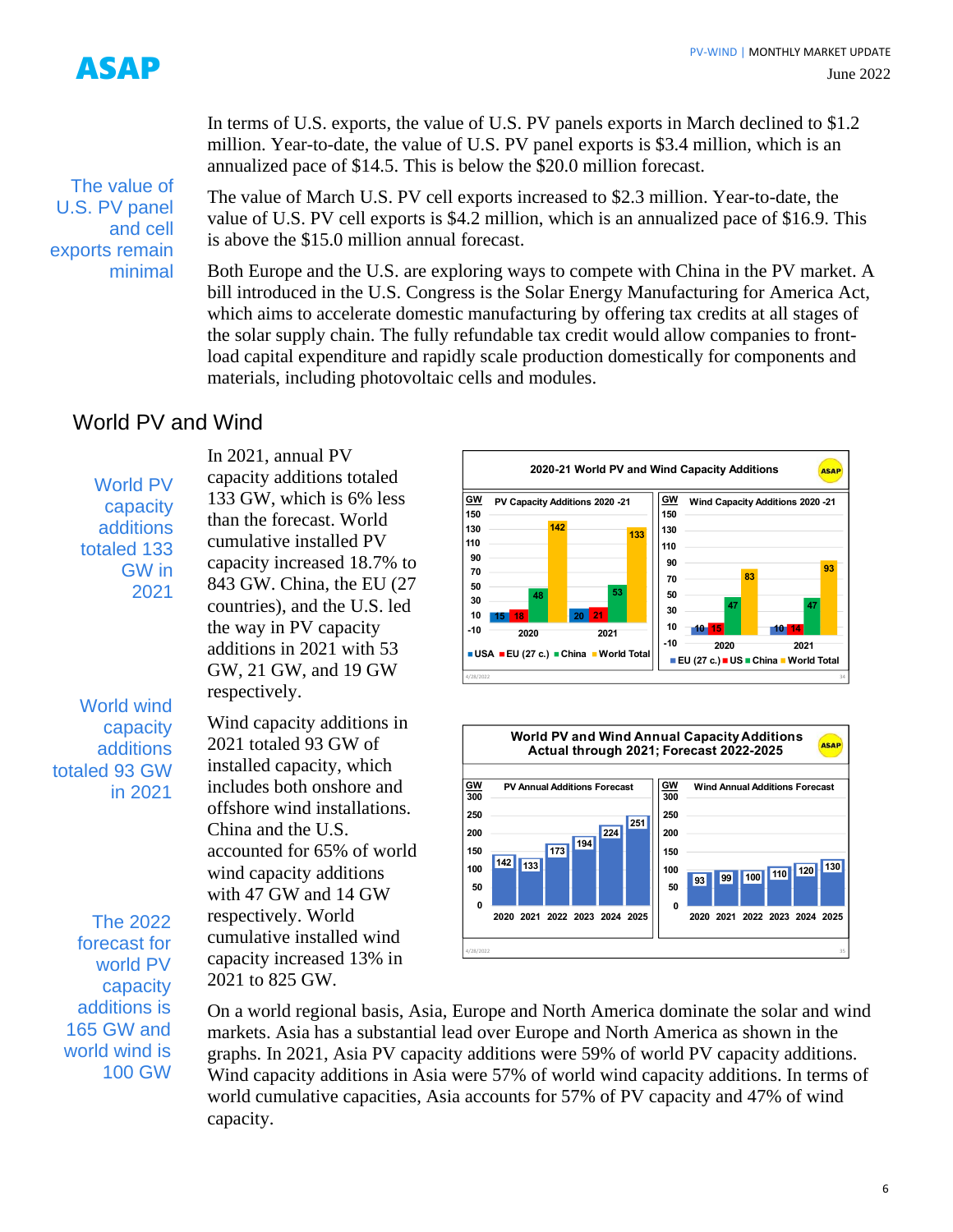

The 2022 forecast for world PV capacity additions is 165 GW, which is a 20% increase in cumulative capacity. World cumulative capacity of PV should cross the terawatt threshold in 2022. China is expected to install 70 GW of new PV capacity in 2022, while the EU and the U.S. are expected to install 30 GW and 22 GW of new PV capacity respectively.

The 2022 forecast for world wind capacity additions is 100 GW, which is a 12% increase in wind cumulative capacity. China and the U.S. account for the two largest increases in wind capacity additions in 2022. The China forecast is 50 GW of new wind capacity, and the U.S. forecast is 15 GW of new wind capacity.

The 2025 forecast for cumulative PV capacity is 1.62 TW (terawatts). The 2025 forecast for cumulative wind capacity is 1.19 TW. The annualized growth rate, 2020-2025, for PV capacity additions is 18.1% and for wind capacity additions is 10.2%.

PV has capital cost, O&M expense, and electricity price advantages compared with other electricity generation options. At present, utility PV is the lowest cost electricity generation technology with a levelized electricity price under \$0.05/kWh USD. These factors support PV's high growth rate.

Currently, there is concern about rising silicon PV module prices due to polysilicon shortages. The polysilicon market is tight, and high prices have caused PV module prices to increase, which has dampened PV demand. However, polysilicon price relief is in sight by the second half of 2022.

At present, there is 150 tmt (thousand metric tons) of new PV-grade polysilicon production capacity from plants in the commissioning phase. There is an additional 400 tmt of new PVgrade polysilicon production capacity scheduled to come online by the end of 2022. Even with project slippage, the polysilicon production additions

**Polysilicon Production and siPV Module Production ASAP** 2020 - 2024 Forward  $\frac{1}{1,600}$   $\geq 1,200$  Σ   $\rm\dot{\rm o}$   $\overline{\text{E}}$ A59 341  255  $219$ 161  2021 2022 2023 2024-**Forward** si-PV Production Potential (GW) **World Polysilicon Capacity for PV (tmt)** Note: pSi to PV estimate based on 4 grams poler watt PV

**Polysilicon** expansions will enable over 250 GW/year of silicon PV module production

should be sufficient to balance polysilicon supply with PV module demand by the middle of 2022 and ease polysilicon prices.

By the end of 2023, China's PV-grade polysilicon production capacity is expected to be more than double the 420 tmt production capacity in 2020. The Chinese expansions bring total world PV-grade polysilicon production capacity to 1,020 tmt in 2023. This level PV-grade polysilicon production capacity supports about 255 GW of PV module production. Therefore, ASAP is confident that there is sufficient downstream supply to support ASAP's world annual PV capacity additions forecast through 2024. It should be noted that polysilicon producers are planning additional expansions 2024 Forward.

The polysilicon to PV module conversion estimate assumes that PV modules consume 4.0 grams of polysilicon per watt of PV module capacity. Bernreuter Research states that PV modules consume 3.6 grams of polysilicon per watt of PV module capacity. To be conservative, ASAP is using  $4.0 \text{ g/W } (+11\%)$  to account for kerf and defect losses, which may or may not be included in the Bernreuter estimate.

**Significant** polysilicon production increases will come online 2022-2023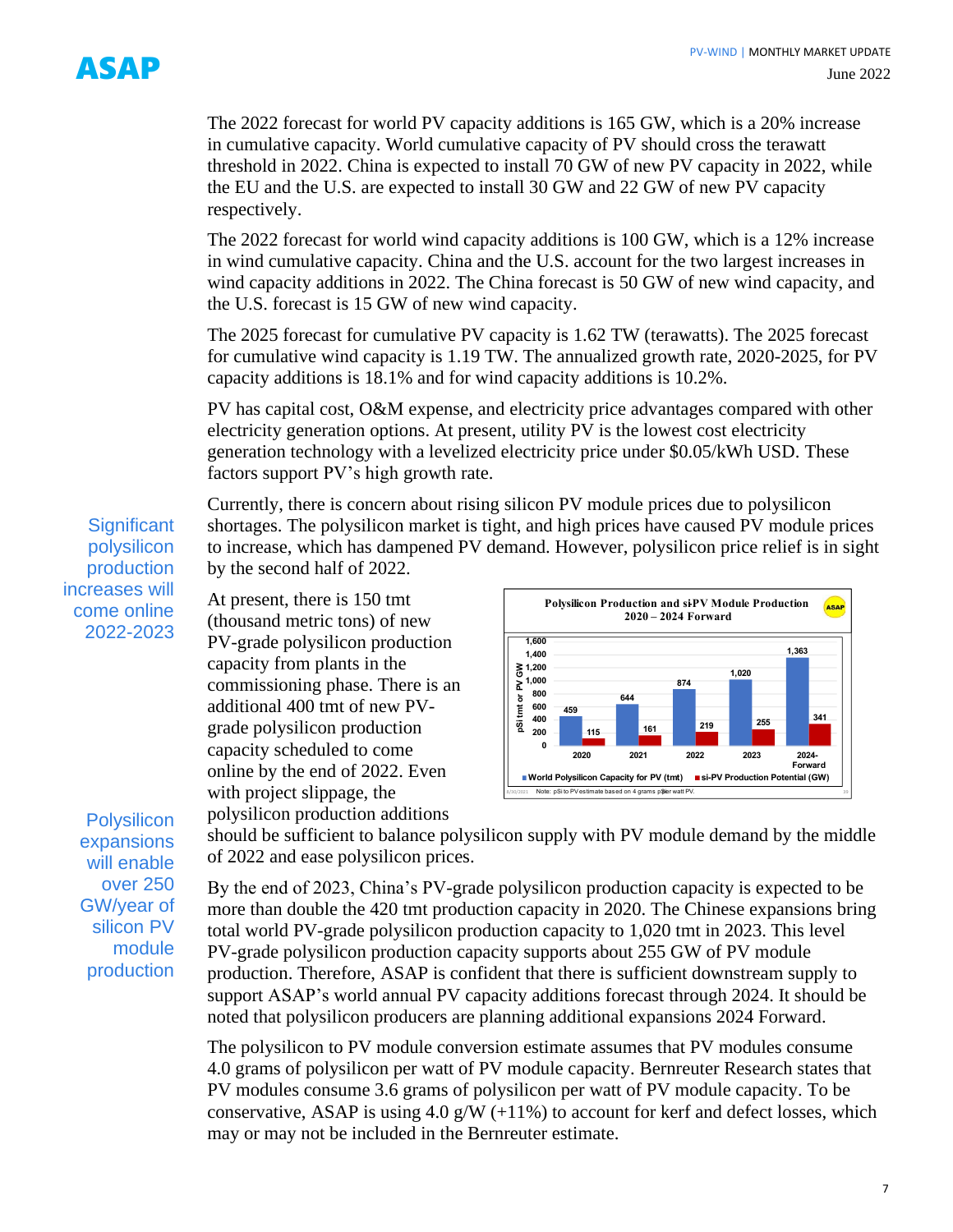ASAP

Some may doubt the ability of China to increase polysilicon production at the announced rate. However, China has a prior history of building out capital intensive technologies. For example, China successfully commissioned about 4.0 million tonnes of propylene PDH production capacity from 2012 to 2015. China recognizes that initial low plant utilization rates is concomitant with low prices, which breeds demand growth in the years following capacity expansions. With projected world PV demand, China's polysilicon, wafer, cell, and PV module plant utilization rates should reach capacity by 2024.

When world non-silicon, thin film PV module production is added to world silicon PV module production, there is a clear path to 350 GW of total world PV module production 2024 Forward. The PV module production estimates lend support to ASAP's PV 2030 forecast of 310 GW of PV capacity additions.



By 2031, the polysilicon and PV supply/demand balance is forecast to tighten once again and to justify another round of polysilicon production expansion. To support ASAP's global forecast of 450 GW of annual PV installations in the 2041-2050 timeframe, the PV material resource cycle needs scaled-up by 400-600 tmt in the early 2030s.

The U.S. has plans to manufacture 50 GW of PV by 2030. If these plans materialize, then U.S. polysilicon production will need to be about 200 tmt by 2030 to support the manufacture of U.S. sourced silicon PV models. However, ASAP has not been able to confirm these plans, which are contingent on passage of the Solar Energy Manufacturing for America Act in the U.S. Without sufficient incentives, the U.S. silicon PV market is unlikely to emerge.

To meet the international goal of limiting the increase in average global temperature to below 2.0 degrees Celsius, ongoing research by the International Energy Agency (IEA) concludes that the world needs to install about 23 TW of PV and wind capacity by 2050 to reach net zero carbon emissions. In addition, the IEA plan calls for 3.0 TW of battery

| <b>ASAP</b><br><b>IEA Pathway to Net Zero CQ Emissions</b> |                |        |                 |
|------------------------------------------------------------|----------------|--------|-----------------|
| <b>Gigawatts of Capacity</b>                               | 2020           | 2050   | % of Total 2050 |
| <b>PV</b>                                                  | 603            | 14.458 | 45%             |
| Wind                                                       | 623            | 8.265  | 26%             |
| Hydro                                                      | 1.306          | 2.599  | 8%              |
| Bio-Energy                                                 | 153            | 640    | 2%              |
| <b>Concentrating Solar Power</b>                           | 6              | 426    | 1%              |
| Geothermal                                                 | 15             | 126    | 0%              |
| <b>Nuclear</b>                                             | 415            | 812    | 3%              |
| Hydrogen                                                   | $\Omega$       | 1.867  | 6%              |
| Marine                                                     | $\overline{1}$ | 55     | 0%              |
| <b>Battery Storage</b>                                     | 11             | 3.097  | 10%             |

nal Energy Agency (IEA), Net Zero by 2050, July 2021 (3<sup>rd</sup> revision)

storage and 435 billion kilograms of hydrogen for transportation. ASAP's PV and wind annual installation forecast achieves this target by scaling annual PV installations to 700 GW over the 2041-2050 timeframe. Annual wind installations are scaled to 500 GW from 2041-2050. In addition, ASAP estimates the need for 3.3 TW of wind baseload storage capacity and 5.4 TW of PV storage peak storage capacity. ASAP also models PV for electrolytic hydrogen production of 415 billion kilograms per annum in 2050 for transportation use.

ASAP forecasts 1,200 GW/year of combined PV and wind capacity additions 2041-2050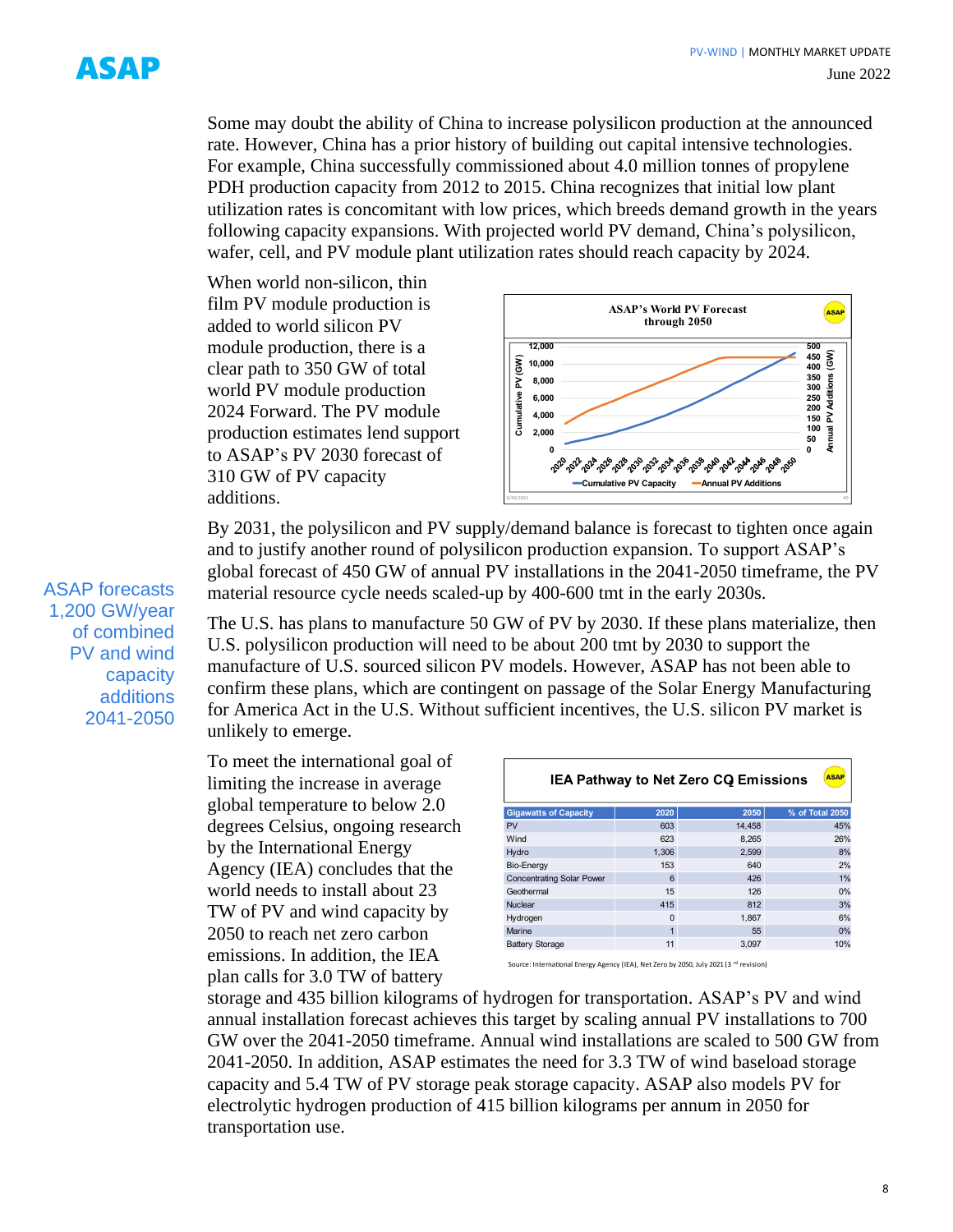Storage is the primary obstacle to achieving complete zero carbon emissions electricity generation with intermittent PV and wind electricity generation. However, battery, hydrogen, and underground compressed air energy storage systems offer opportunities for PV and wind storage. ASAP estimates the total cost of a PV and wind with storage energy system to be about \$3.0 trillion per annum over a thirty-year transition period, 2021-2050. This is a tall order, but it can be done with a firm commitment by the international finance industry.

### PV and Wind Industry Financial Performance

Each month ASAP reports the share price performance of the TAN (solar) and FAN (wind) ETF index funds as proxy financial indicators of the PV and wind industries.

In May, the TAN and FAN ETF share prices increased

ASAP

For the month of April 2022, TAN increased 10.7%, and FAN increased 2.9%. For the year of 2022, TAN is down 7.6%, and



FAN is down 8.0%. As shown in the graph, the share prices of the TAN and FAN ETFs have had disappointing performance over the past year. From the January/March 2021 highs through May 2022, the TAN share price is down 41.7%, and FAN share price is down 27.3%. The share price declines are attributable to margin squeeze caused by supply chain price increases and increases in freight costs. However, global demand for PV and wind installations is growing at a healthy rate, which should translate into share price increases for solar and wind companies going forward as supply chain issues are resolved. Supply chain cost issues should be easing in the second half of 2022.

### Carbon Dioxide Emissions from Energy Consumption

In 2021, U.S. CO<sub>2</sub> emissions fell below the 1990 level U.S. energy related carbon dioxide emissions rebounded from the pandemic induced lows of 2020 as shown in the graph. On a positive note, total U.S. 2021  $CO<sub>2</sub>$  emissions are 3.0% less than the 1990 level. For the past twentyfive years the goal has been to reduce energy use  $CO<sub>2</sub>$ emissions to the 1990 level,



which the U.S. appears to have finally accomplished. This is just the beginning, and it is sobering that it has taken 25 years to achieve this modest reduction in  $CO<sub>2</sub>$  emissions.